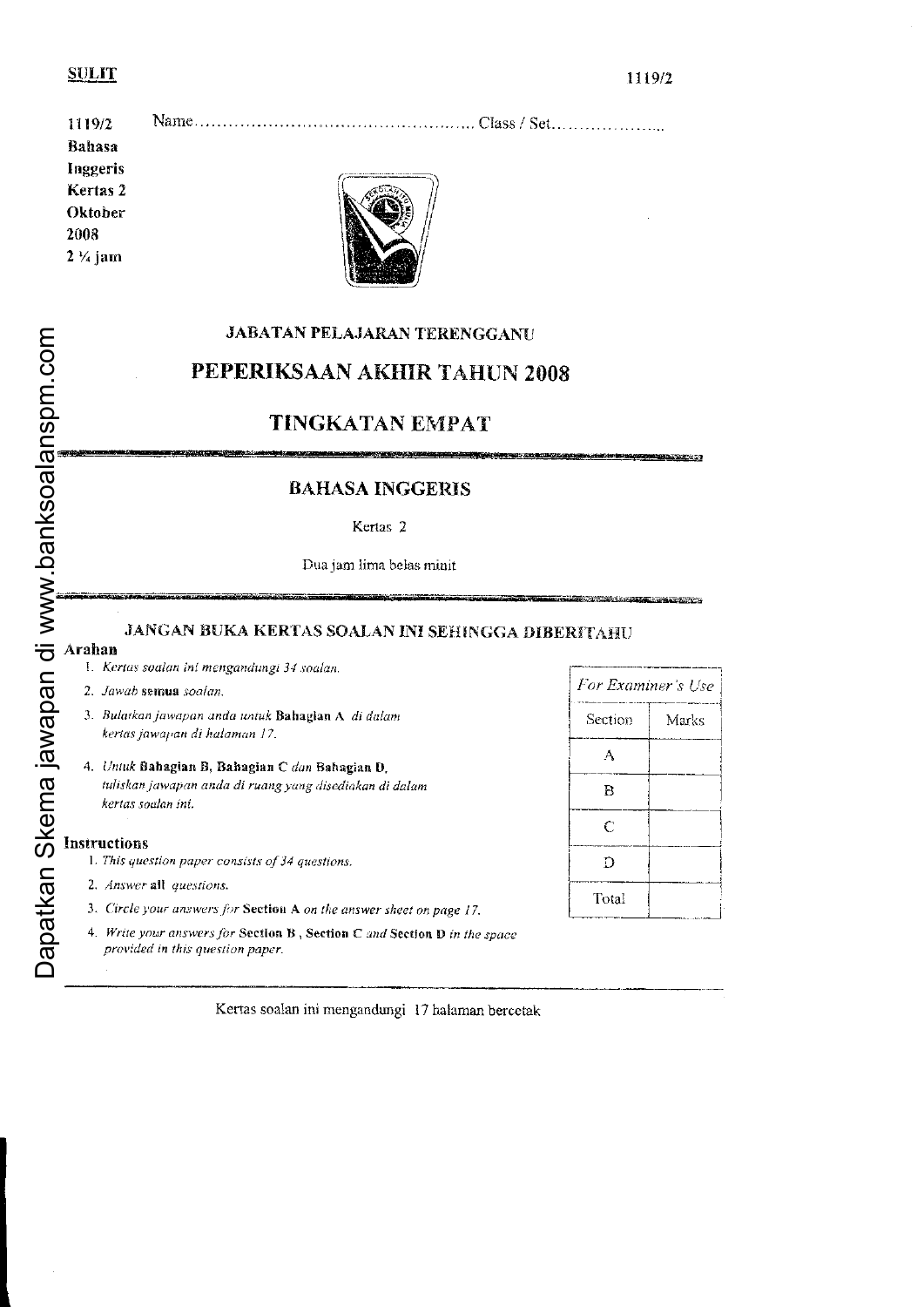# Section A

 $[15$  marks]

# Questions  $1 - 8$

For each of the questions, read the question first and then study the information given to find the best answer. Then, circle the answer  $A$ ,  $B$ ,  $C$  or  $D$  on the answer sheet provided.

Question I

Read the advertisement below and answer the question that follows.

# THE FUEL-EFFICIENT TRAVIA When compared to other cars in its class the economical Travia Espee is highly fuel-efficient. In fact, Espee gives you nearly 18 kilometres per litre, which means you won't have to visit the petrol station too often. What does the phrase 'fuel-efflcient' mean?

- A. saves on petrol
- B. consumes petrol
- C. uses a lot of petrol

# Question 2

Read the newspaper report below and answer the question that follows.

KLANG, Mon: A 4o-year-old labourer's body was found at a railway track near Jatan Merak here yesterdaY.

The victim, S.Ramany, from a squatter home in lalan Sungai, was run over by a train on Saturday night

llis son P,Ramesh, 12, said his father was last seen the night before.

Ramany's remains have been sent to the Tengku Ampuan Rahimah llospital for a postmortem.

The police said a train driver reported the incident5 to the KTM Berhad office.

2. According to the newspaper report, when was the victim last seen alive?

- A. Friday
- B. Tuesday
- C' SaturdaY
- D. ThursdaY

[Lihat sebelah] **SULIT** 

Dapatkan Skema jawapan di www.banksoalanspm.com Dapatkan Skema jawapan di www.banksoalanspm.com

t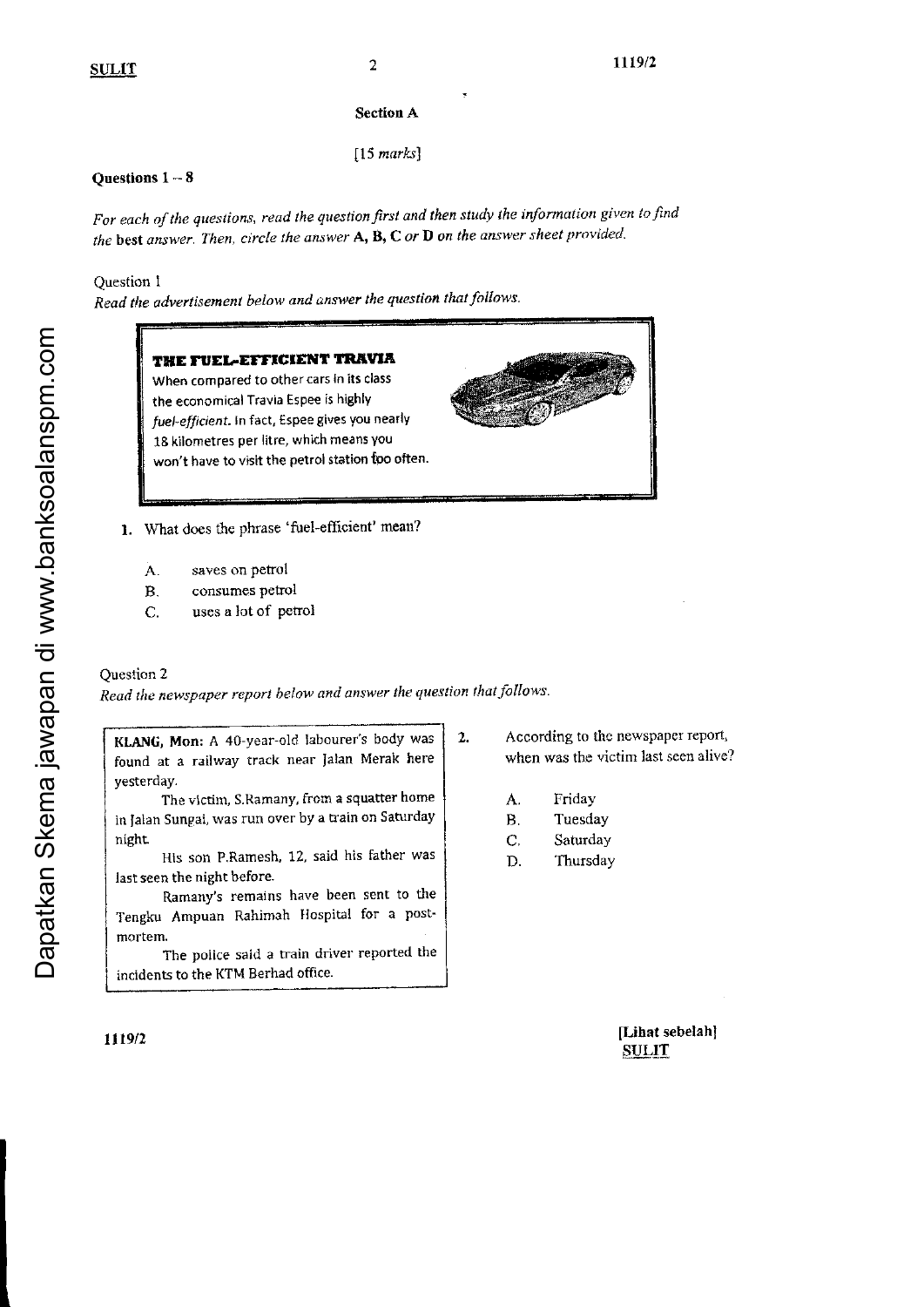Read the news item below and answer the question that follows.

# **Biometric Way to Monitor Workers**

It costs RM37mil to set up and operate the biometric and monitoring system for foreign workers. It is now fully operational at all immigration depots nation-wide. Prior to the introduction of the biometric system, entry was based on passport data which can be manipulated or forged.

Which of the statements below is not true about the biometric system?  $\overline{3}$ .

- Α. It is expensive to set up the system.
- $\mathbf{B}$ . It can be manipulated and falsified.
- $\mathcal{C}$ . The system is set up to monitor foreign workers.
- D. It is now used at immigration depots all over the country.

# Question 4

 $\boldsymbol{4}$ From the table below, what can we say about the percentage of obese students in SM **Balik Pulau?** 

| гелениаус от Орезе зиниется т эт ватк титаи |     |     |     |  |  |
|---------------------------------------------|-----|-----|-----|--|--|
|                                             |     |     |     |  |  |
| Bovs                                        | 15% | 20% | 13% |  |  |
| Ciris                                       | 19% | 25% | 29% |  |  |

- The percentage of obese boys rose steadily each year. A.
- $B.$ The percentage of obese girls remained unchanged.
- C. The percentage of obese girls rose steadily each year.
- D. The percentage of obese boys decreased in 2001.

# Questions 5 - 6

Read the extract below and answer the questions that follow.

Adult ants do not grow at all, so an individual's size is determined entirely by how large it grew in its larval stage. While there are no clear-cut *distinctions*, larger bulldog adults typically leave the nest to hunt, while smaller ones normally stay behind and care for the young.



From the National Geographic, May 2007

[Lihat sebelah] **SULIT** 

# Dapatkan Skema jawapan di www.banksoalanspm.com

1119/2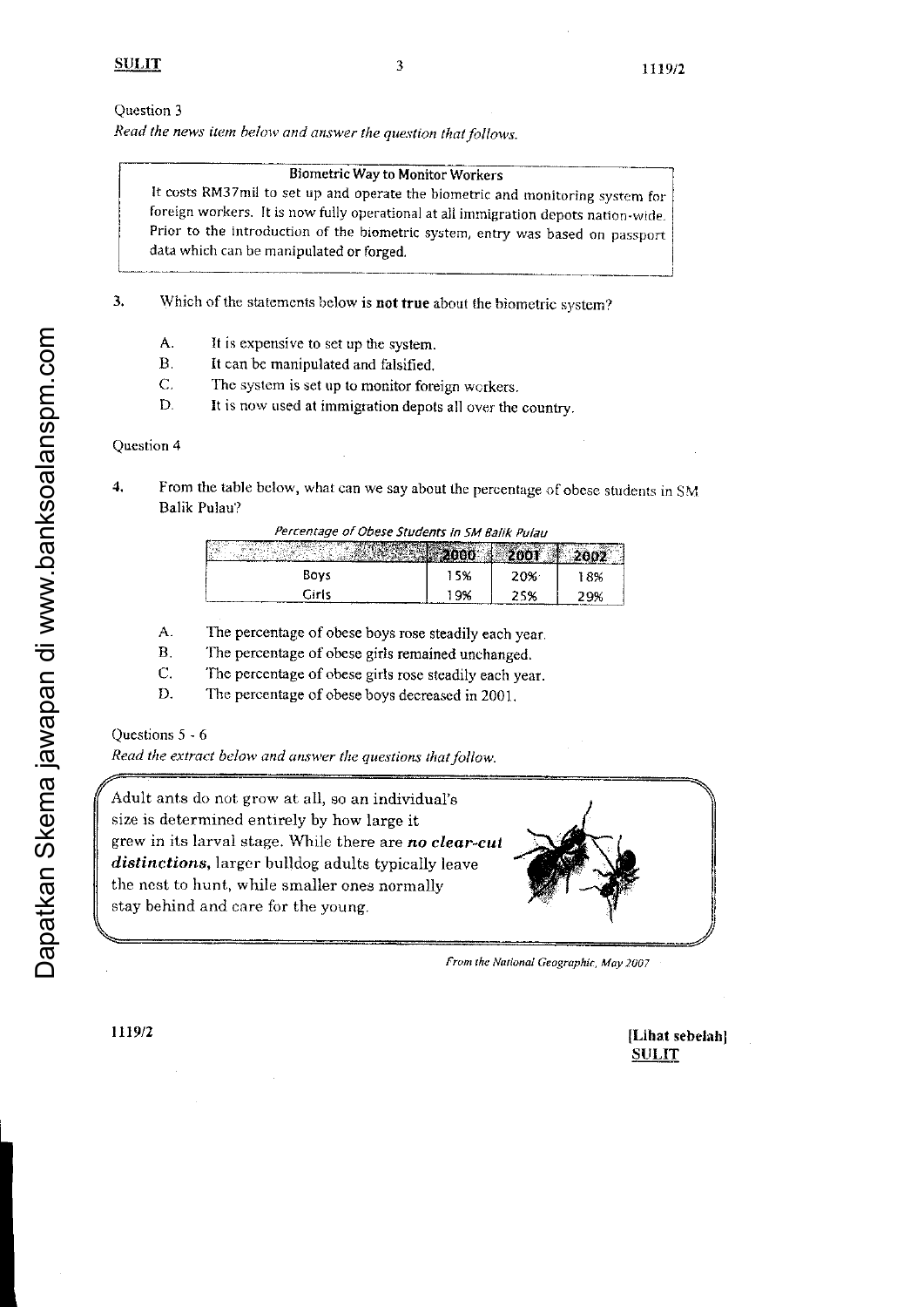- The phrase 'no clear-cut distinctions' tells us that 5.
	- A. The adult ants are large.
	- B, The adult ants do not grow at all.
	- The adult ants are similar from one another.  $\mathbf{C}$ .
	- D. The adult ants are different from each other.
- When is the size of the individual adult ant determined?  $6.$ 
	- A. In the early stage
	- $\mathbf{B}$ . When it was still a larvae
	- When the larvae was still young. C.

Study the cartoon strip below and answer the question that follows



The psychiatrist asks the patient to

- hold on to the funny story A.
- $\mathbf{B}$ . let him write down what he says.
- (-. tell a funny story so that he can write it down
- D. wait for a while as he wants to write down what he says.

7.

1119/2

# [Lihat sebelahl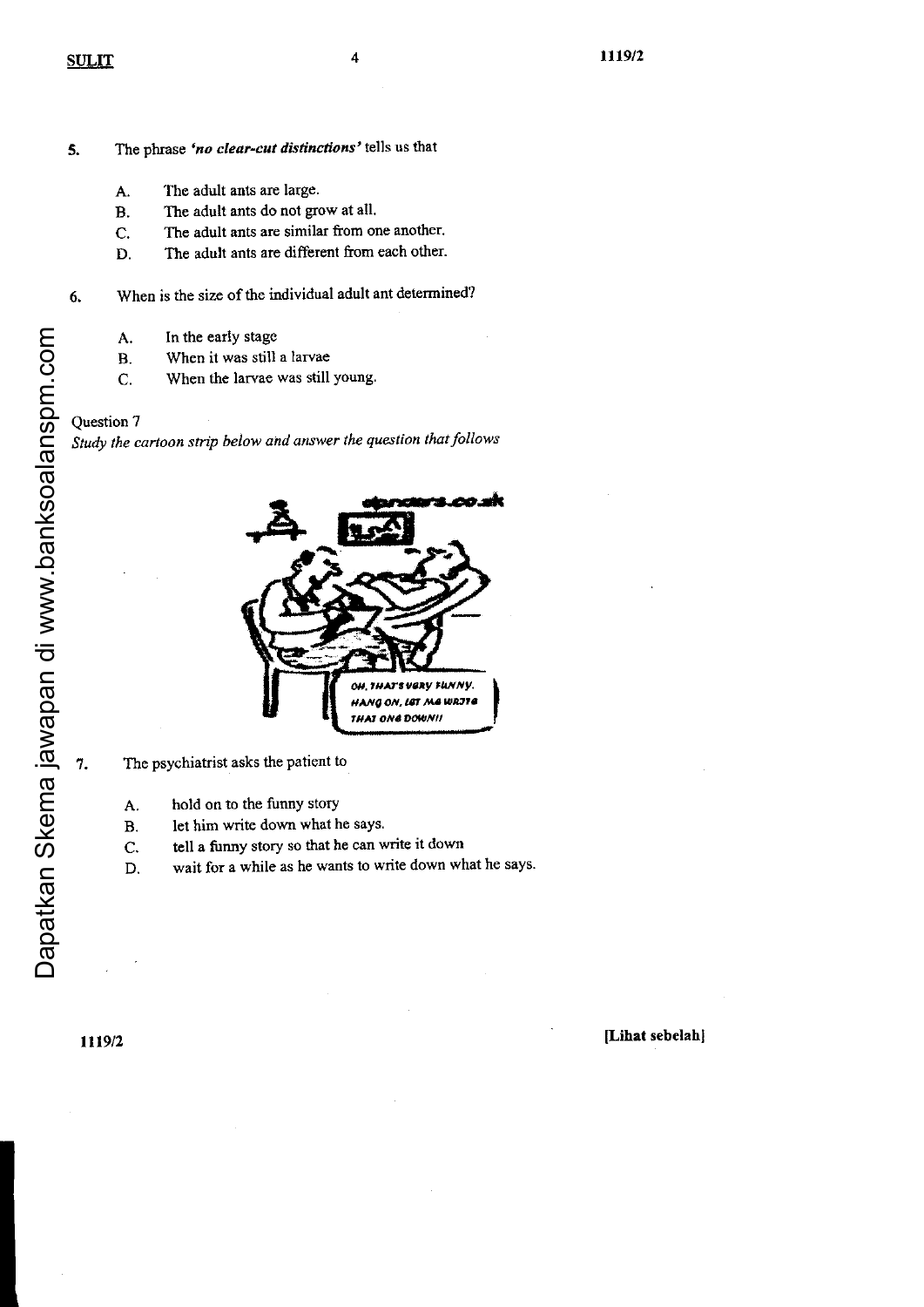Read the advertisement below and answer the question that follows

# Hidden Pictures 2008 Book Set



This 4-volume set of books is filled with the Hidden Pictures activity you know and love. Each book features puzzles with word and picture clues. Puzzles are tied to anniversary events and recurring themes.



- 8. From the advertisement above, we know that
	- A. the books are about hidden pictures
	- $B.$ the puzzles in the books are with clues
	- C. the activities are only featured in four pages
	- D. the highlights are on the anniversary events.

# [Lihat sebetah] **SULIT**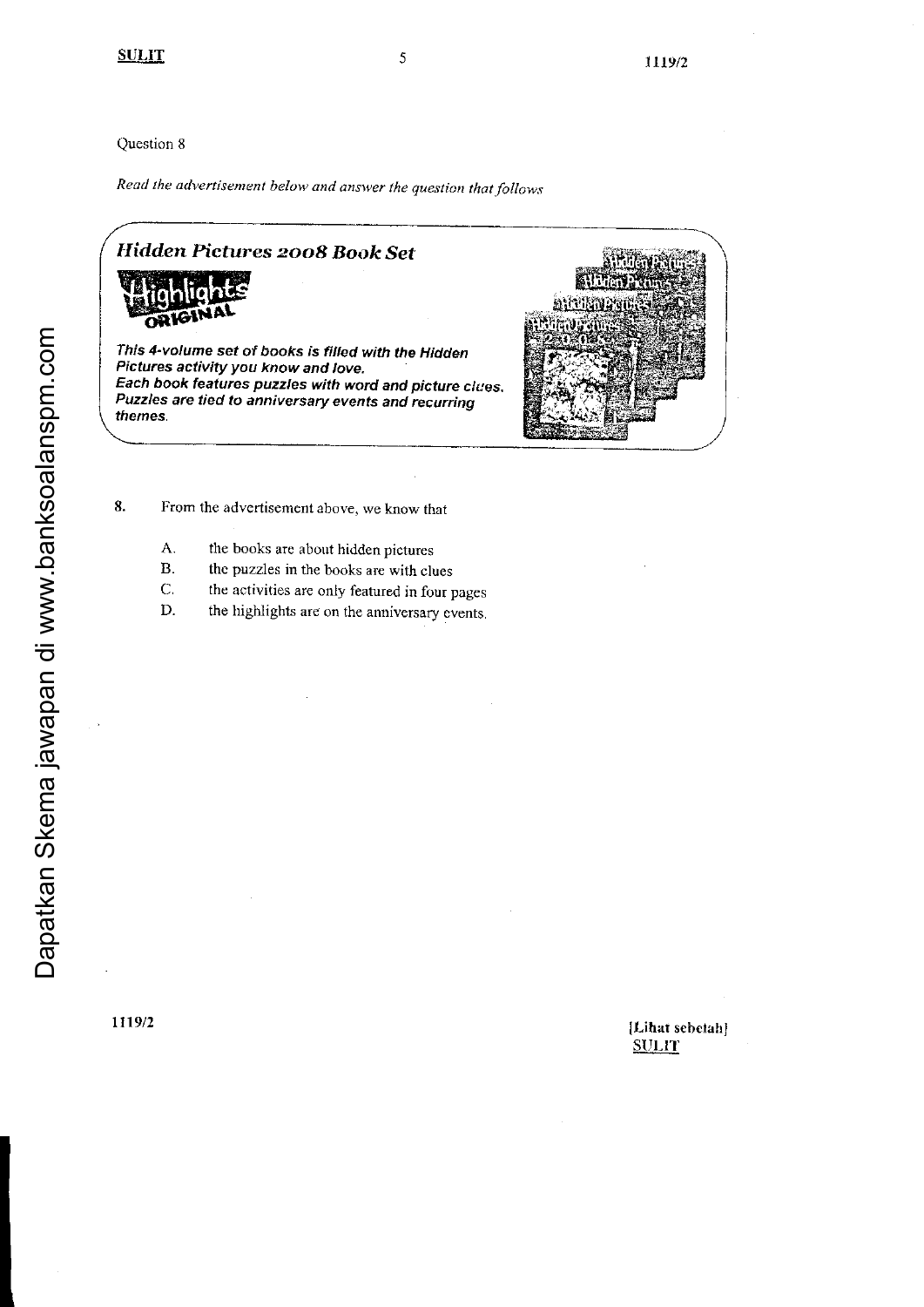6

### Ouestions 9 -15

Read the following passage and choose the best answer. Then circle  $A$ ,  $B$ ,  $C$  or  $D$  on the answer sheet.

Bamboo steps up with more than a thousand known species and countless 9 from panda food to flooring, bamboo is now spreading to textiles. A process similar 10 what transforms wood pulp into rayon turns  $11$  stems into a silky fabric that is highly absorbent and antibacterial. Specialty boutiques and even some national chains now offer bamboobased 12 and linens. Consumers like the fact that these products come from a renewable plant that thrives without  $13$  added chemicals. In 2004, China – the  $14$  bamboo producer - exported about a million dollars' worth of bamboo for textile manufacture. By 2006, that amount 15 tenfold. If trends continue, this upstart fabric may someday compete with King Cotton  $-A$ . R. Williams

| 9.  | Α.<br><b>B.</b><br>C.<br>D. | use<br>uses<br>using<br>usage    | 13. | A.<br>B.<br>C.<br>D.       | an<br>many<br>much<br>a lot of                            |
|-----|-----------------------------|----------------------------------|-----|----------------------------|-----------------------------------------------------------|
| 10. | A.<br><b>B.</b><br>C.<br>D. | to<br>in<br>for<br>with          | 14. | A.<br>$\mathbf{B}$ .<br>C. | big<br>bigger<br>biggest                                  |
| 11. | A.<br><b>B.</b><br>C.<br>D. | soft<br>tough<br>rough<br>smooth | 15. | А.<br>В.<br>C.<br>D.       | had grown<br>has grown<br>have grown<br>have been growing |
| 12. | A.<br><b>B.</b><br>C.       | cloth<br>clothes<br>clothing     |     |                            |                                                           |

1119/2

[Lihat sebelah]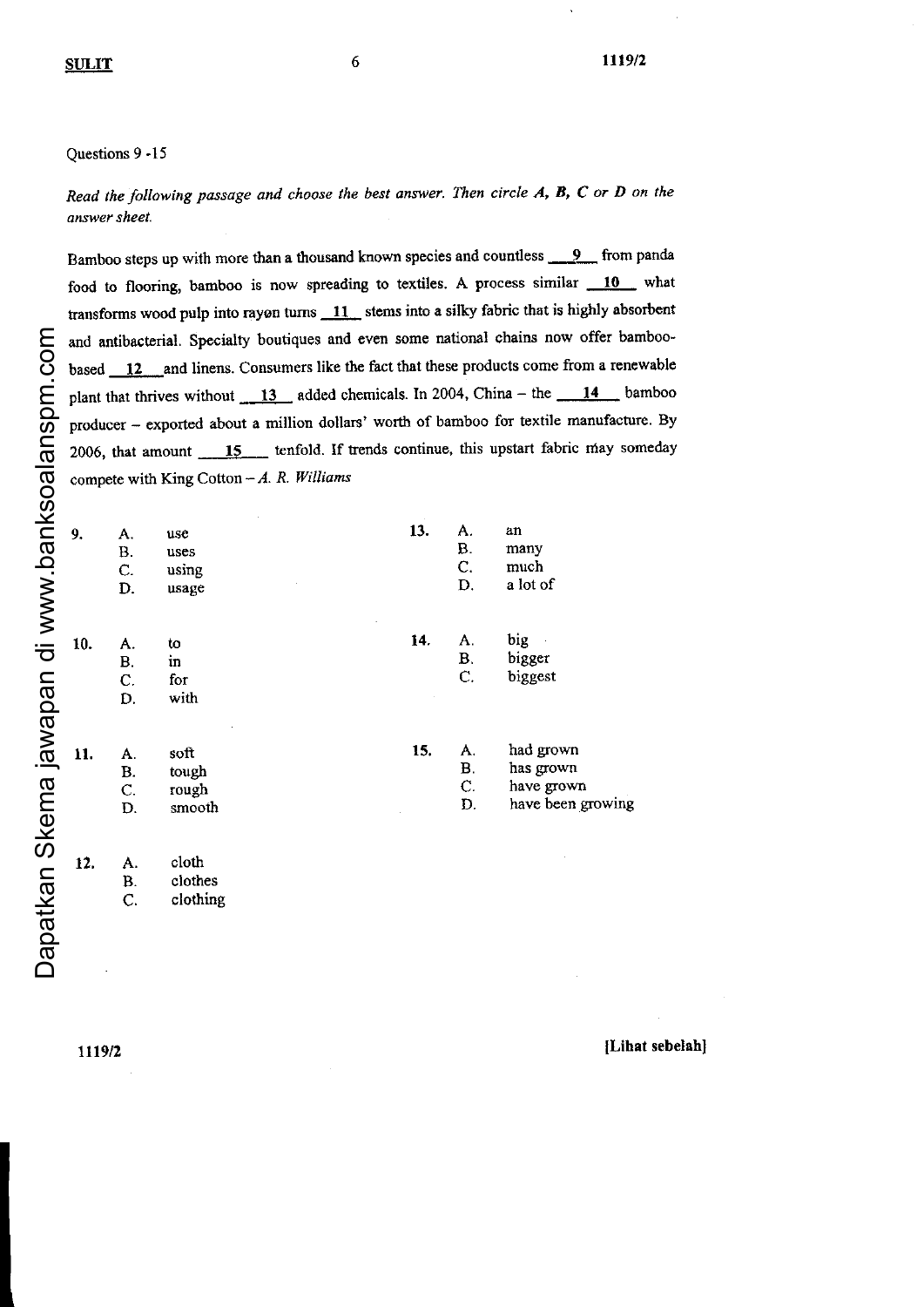# Section B

# [10 marks]

# Ouestions  $16 - 25$

Read the following information on the different types of health foods and answer the quesfions that follow.

## **BEETS**

Think of beets as red spinach because they are a rich source of folate as well as natural red pigments that may be cancer fighters.

How to eat: Fresh, raw and gated to maks a salad- Heating decreases the antioxidant power.

# **SWISS CHARD**

A leafy green vegetable packed with carotenoids that protect aging eyes.

How to eat: Chop and sauté in olive oil.

# **CINNAMON**

May help control blood sugar and cholesterol.

How to eat: Sprinkle on coffee or oatmeal

# TURMERIC

The "superstar of spices", it may have anti-inflammatory and anti-cancer enzymes.

How to eat: Mix with scrambled eggs or in any vegetable dish.

# **PUMPKIN SEEDS**

The most nutritious part of the pumpkin is packed with magnesium; high level of the minerals is associated with lower risk for early death.

How to eat: Roasted, Can be eaten as a snack, or sprinkled on salad.

# CABBAGE

Loaded with nutrients like sulforaphane, a chemical said to boost cancer-fighting enzymes.

How to eat; Asian-style slaw or as a crunch topping on burgers and sandwiches.

# ttlexten light sebelahl and the light sebelahl sebelahl sebelahl sebelahl sebelahl sebelah sebelah sebelah sebelah sebelah sebelah sebelah sebelah sebelah sebelah sebelah sebelah sebelah sebelah sebelah sebelah sebelah seb **SULIT**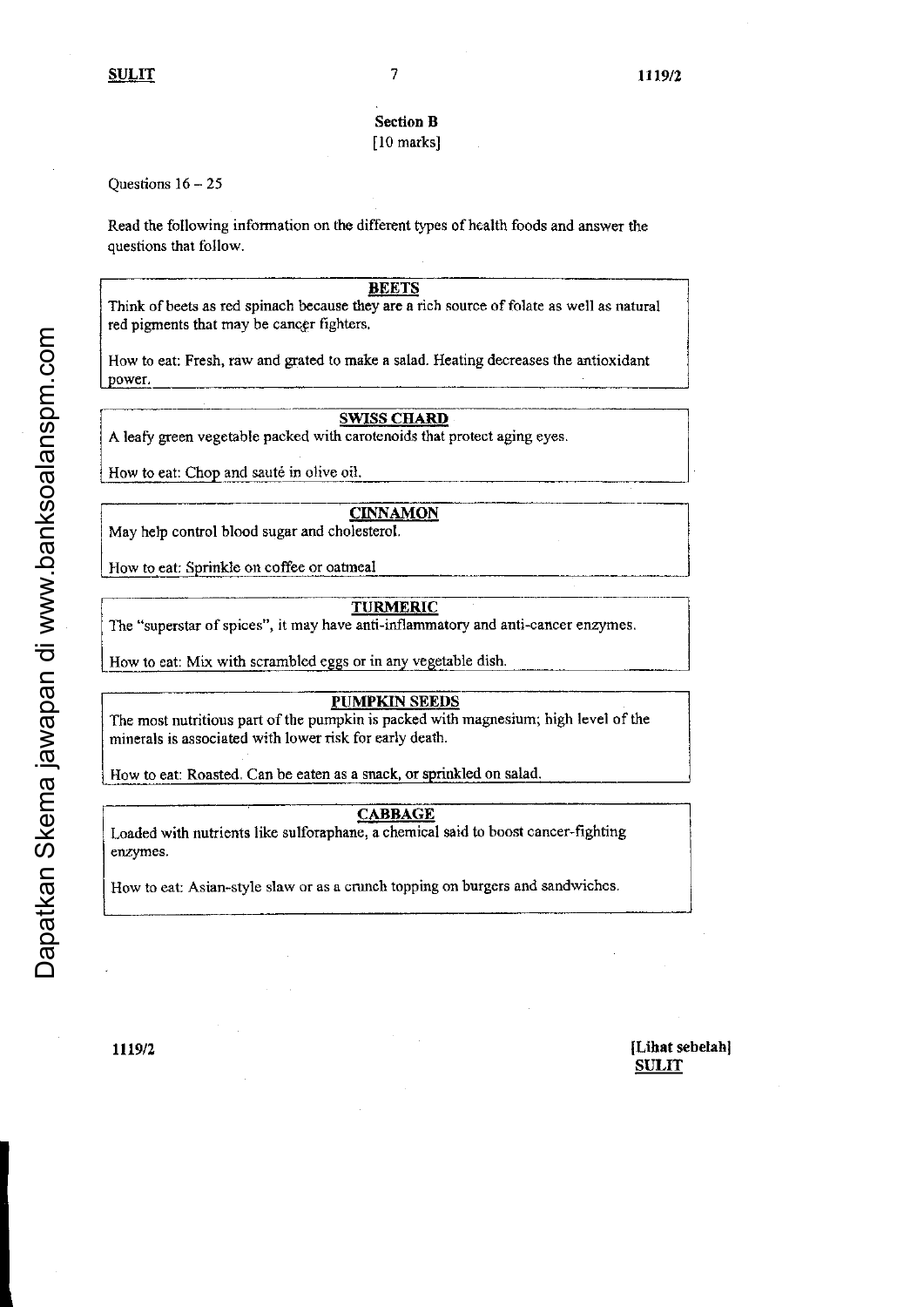# Questions 16-20

Using the information given, complete this table below.

| NO.                                                                                                                                                    | NAME OF FOOD                                                          | <b>HEALTH PROPERTY</b> |  |  |  |
|--------------------------------------------------------------------------------------------------------------------------------------------------------|-----------------------------------------------------------------------|------------------------|--|--|--|
| 16.                                                                                                                                                    | TURMERIC                                                              |                        |  |  |  |
| 17.                                                                                                                                                    | <b>CINNAMON</b>                                                       |                        |  |  |  |
| 18.                                                                                                                                                    | PUMPKIN SEEDS                                                         |                        |  |  |  |
| 19.                                                                                                                                                    | <b>SWISS CHARD</b>                                                    |                        |  |  |  |
| 20.                                                                                                                                                    | <b>CABBAGE</b>                                                        |                        |  |  |  |
| Questions $21 - 25$<br>Based on the information given, give short answers to the following questions.<br>21. Which food can be consumed with beverage? |                                                                       |                        |  |  |  |
|                                                                                                                                                        |                                                                       | $[1$ mark $]$          |  |  |  |
|                                                                                                                                                        | 22. Name the process that can deplete the level of antioxidant level? |                        |  |  |  |
|                                                                                                                                                        |                                                                       | $[1$ mark $]$          |  |  |  |

8

23. Which food can not be eaten raw? [1 mark] 24. Ali could not see far objects clearly due to his lack of vision power. Suggest a suitable health food for him.  $[1$  mark] 25. What kind of food would you suggest to somebody who has an overweight problem?  $[1$  mark $]$ 

> [Lihat sebelah] **SULIT**

1119/2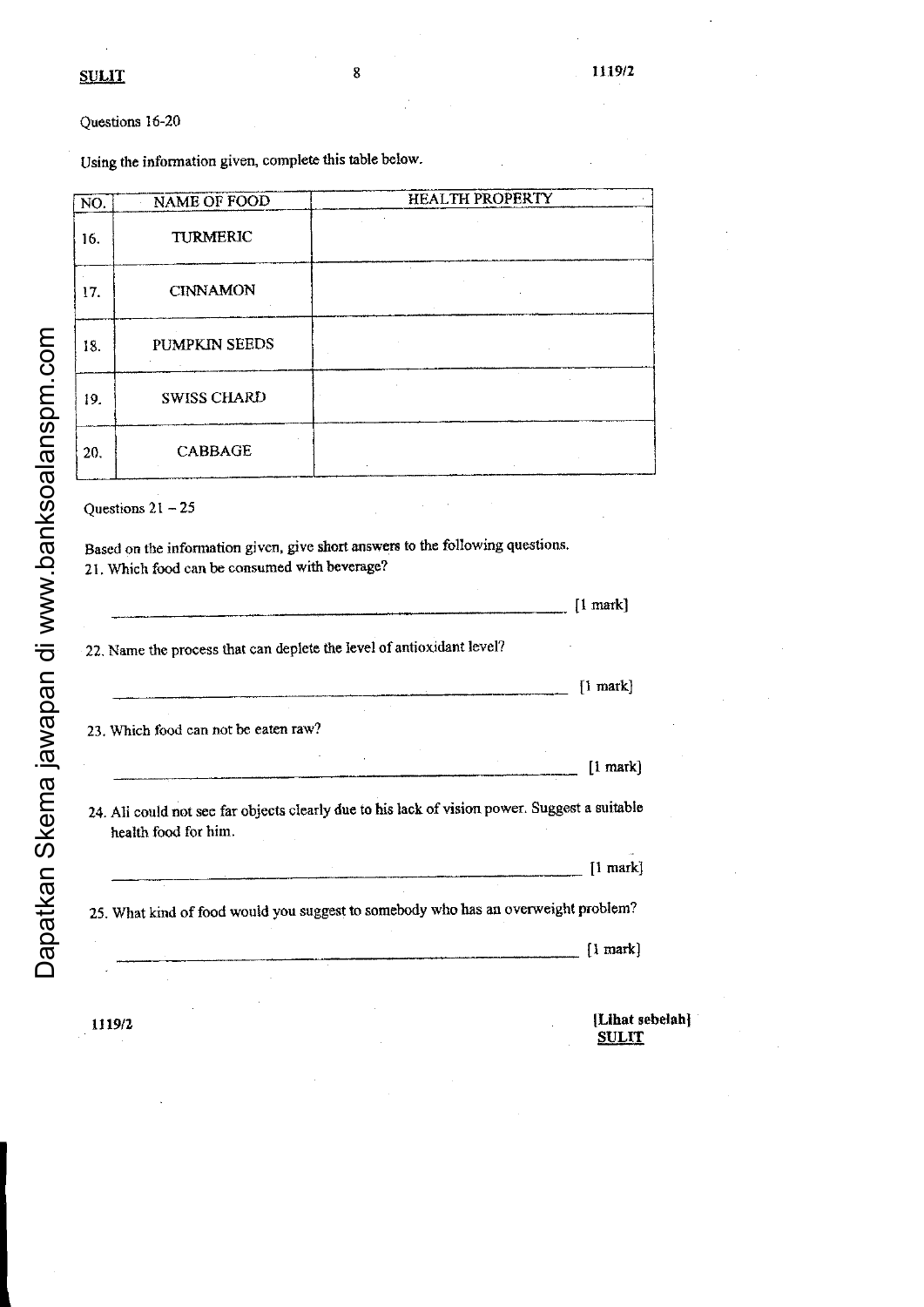$\mathbf{1}$ 

 $\overline{c}$ 

 $\mathfrak{z}$ 

# Section C [ 25 marks I

Questions  $26 - 30$ 

Read the passage below and answer the questions that follow.

A few hours after the birth of her son in August 1965, Marian Burke's doctor stood by her bed and said, "Your son has Down Syndrome." The words cut tbrough Marian and her husband, Frank like a knife. They could not imagine their son being retarded, probably never be able to read or even feed himself. The doctor advised them to institutionalize him but they were determined to care for their son. Tbey took Christopher home.

Christopher's condition becarne more evident gradually as his speech was lured and garbled. He was two years old before he took his first wobbly steps. The learning ability of a Down Syndrome child can be raised by exercises and stimulation. The Burke family did just that from the very beginning. Christopher's sisters, Anne and Ellen, sat with him in front of a mirror and played a game to help him talk. They said words for him to repeat and soon he was able to say those words. His brother, J.R, worked on his coordination. He taught Christopher to swim and play basketball. l 0

One aftemoon when Chris was eight years old, he found a box of 15 photographs taken of J.R, Ellen and Anne when they were child actors in television commercials. Haltingly, he announced, "I want to do that. I want to be on TV too". His parents couldn't bring themselves to tell him the truth. Chris never forgot his dream. Over and over, he practiced lip-syncing his favourite tunes and dancing whenever a teacher in his school put on a record. 20

Chris completed his special school education at the age of 21. His family helped him look for a rcgular job but to no avail. Both his sisters had their own families and they knew that Chris was a caring and loving person. At last Ellen managed to get Chris a volunteer's job at a school for children with severe disabilities.

But, in his heart, Chris was still set on going to Hollywood. His brother talked to him, hoping to make him awate of his impossible dream- Chris, however was not going to give up. When he was 19, he had seen a TV programme that featured a tenyear-old actor named Jason Kingsley who had Down Syndrome. Chris had written Jason to congratulate him. Jason's mother, Emily Kingsley, responded with a warm 30 note.

5

25

1119/2

Dapatkan Skema jawapan di www.banksoalanspm.com

Dapatkan Skema jawapan di www.banksoalanspm.com

t

[Lihat sebelahl **SULIT**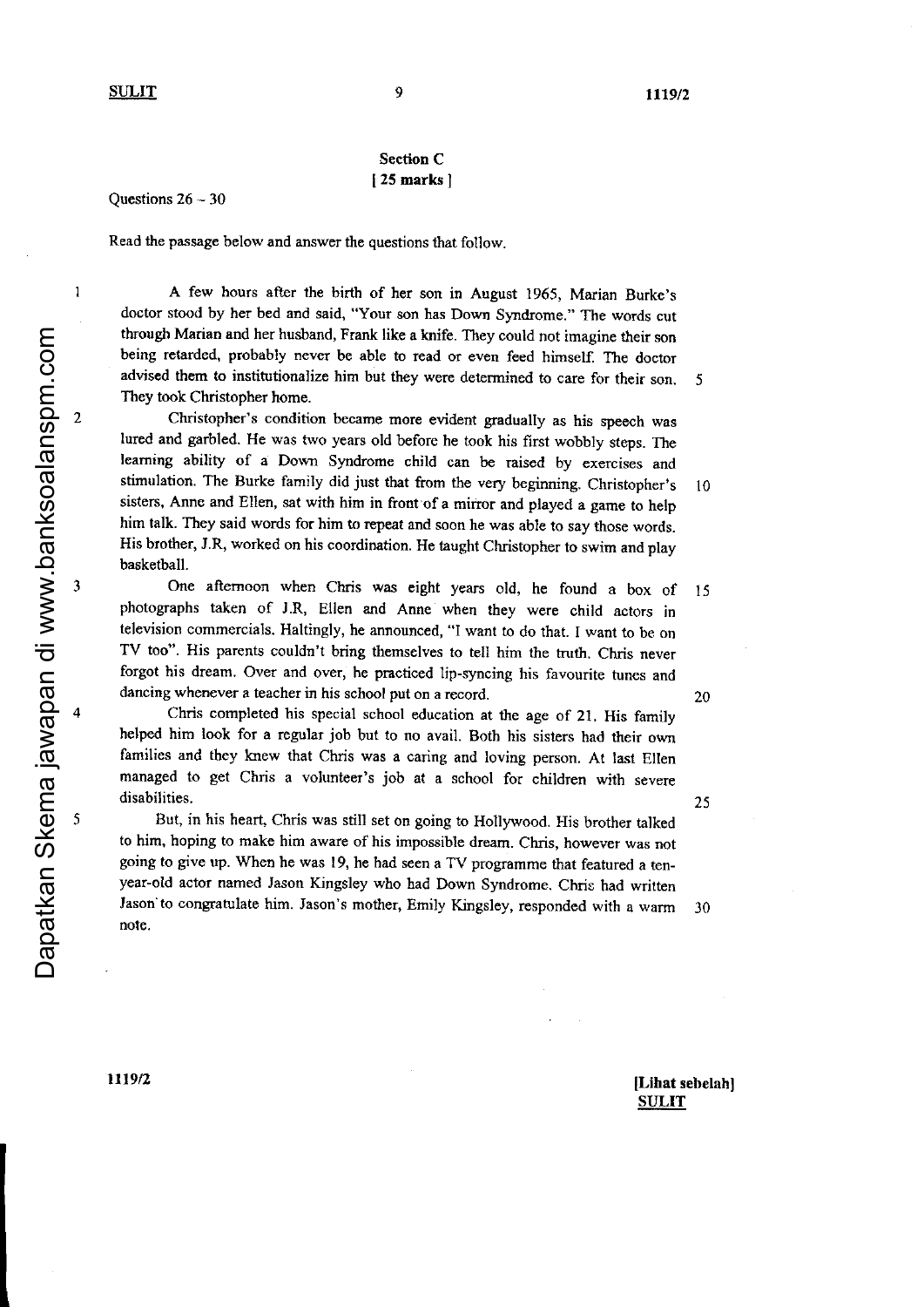6

 $\overline{7}$ 

l 0

When Emily was asked to recommend an actor with Down Syndrome for a TV movie, she remembered Chris. Jason was too young for thc part but Chris might be perfect. Not long after, the casting director called the Burkes. Chris was overjoyed. The moment he had been waiting for came when he was asked to go to Los Angeles for his first audition. Frank accompanied his son.

A wcck later, Chris made another trip to Los Angeles, this tinre for the actual making of the novie. Chris was exited and happy to be there. The movie was broadcast in September 1987. Writer producer Michael Braverman decided to create series around Chris about a family with a son who has Down Syndrome. Plans for the prospective show took more than eight months to complete, after which Chris was called up to shoot the pilot series episode.

Chris was the central character in the series and there were doubts if he could handle thc workload. However, Chris superb performance in the pilot episode where he recited Edgar Allan Poe's pocm "The Raven" without any cue cards assured everyone of his capability

The debut broadcast of the series "Life Goes On" on September 12, 1989, brought a chorus of acclaim and gratitude. One newspaper story quoted a young mother who said that since the show, people had been coming up to talk to her retarded son instead of shunning him.

Chris Burke has won countless motal victories for mentally handicapped people everywhere. One of his most moving pleas came at the end of the episode when he chose to speak for himself and a1l kids with Down Syrdrome. "We have a life, we have dreams, just like you. All we want is a chance to be your friend."

Chris has achieved his two fondest dreams: he's a TV star and he's helping others with handicaps.

Adapted from Reader's Digest June 1992

Questions 26 - 30

 $10<sub>1</sub>$ 

l l

Dapatkan Skema jawapan di www.banksoalanspm.com

Answer all questions. You are advised to them in the order set.

26 From paragraph 1, when was Chris bom?

 $\lceil$  1 mark  $\rceil$ 

From paragraph 2  $27$ 

a. Which phrase indicates that it was difficult to understand what Chris said?

Il mark]

1119/2

[Lihat sebelah] **SULIT** 

50

35

40

45

55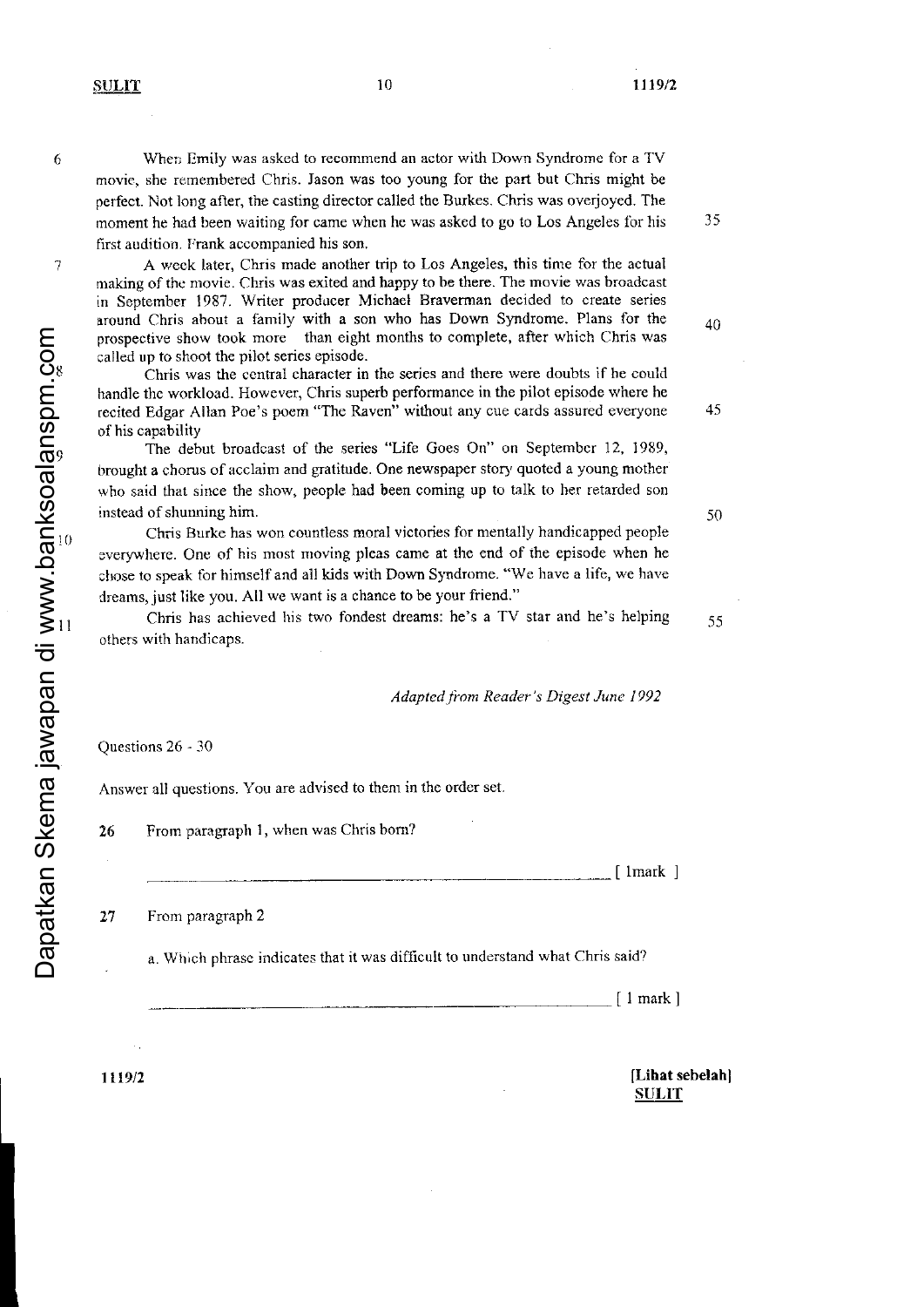b. Chris's family members were detemined to help him leam\_ State two ways in which they did this.

| . .<br><b>The Real Property and Constitution Constitution</b><br>---<br> | mark |
|--------------------------------------------------------------------------|------|
|                                                                          |      |

| 11. |                                               |  | mark |  |
|-----|-----------------------------------------------|--|------|--|
|     | --------------<br><b><i>COMMUNICATION</i></b> |  |      |  |

28 From paragraph 3, "His parents could not bring themselves to tell him the truth". Explain what the writer meant by this.

|                                                                                                           | $\lceil 2 \text{ marks} \rceil$  |
|-----------------------------------------------------------------------------------------------------------|----------------------------------|
| a. From paragraph 6, explain how did Chris get the part in a movie?                                       |                                  |
|                                                                                                           | $\lceil 1$ mark $\rceil$         |
| b. From paragraph 9, which word has the same meaning with 'first'                                         |                                  |
|                                                                                                           | $\lceil$ 1 mark $\rceil$         |
| Chris said that the kid with Down Syndrome had dreams. In your own<br>words explain what were his dreams? |                                  |
|                                                                                                           |                                  |
|                                                                                                           | $\lceil 2 \text{ marks } \rceil$ |

Question 3 I

Dapatkan Skema jawapan di www.banksoalanspm.com Dapatkan Skema jawapan di www.banksoalanspm.com

Christopher Burke was determined to become an actor. Write a summary about:

- how he managed to become an actor
- his first television series

Your summary must:

- $\bullet$  be in continuous writing
- . nol be longer than 130 words, including tbe l0 words given below
- . use material from lines 18 to 50

Credit will be given for use of own words but care must be taken not to change the original meaning.

Begin your summary as follows:

Chris worked towards attaining his dream of becoming an actor..........................

1119/2

 $\mathbf{I}$ 

[Lihat sebelah] **SULIT**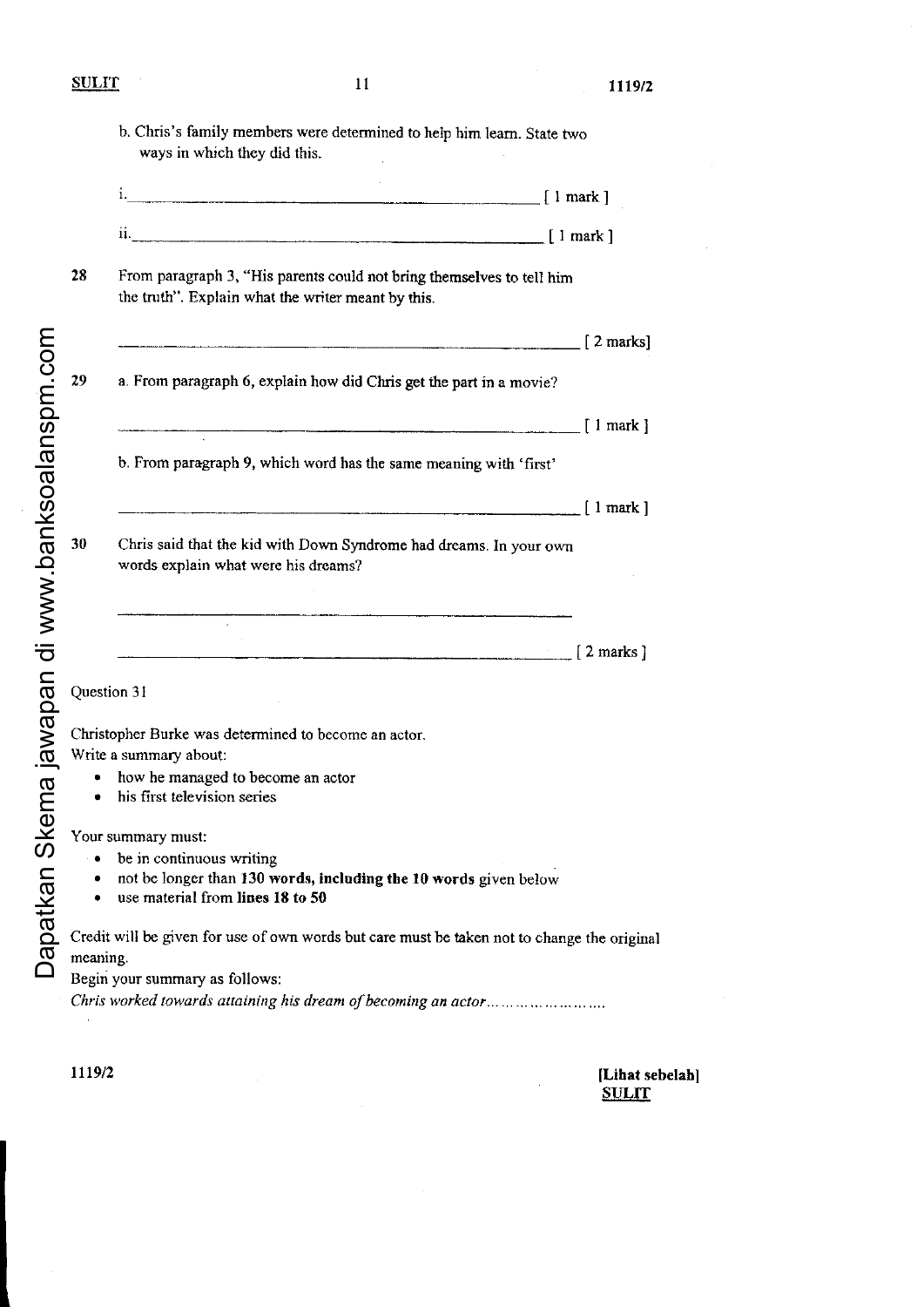# Section D  $[25 \text{ marks}]$

| 32. | Read the extract of the poem "Monsoon History" by Shirley Geok-lin Lim below and |
|-----|----------------------------------------------------------------------------------|
|     | answer the questions that follow.                                                |

| Reading Tennyson, at six                                                                                                                                                                       |                      |
|------------------------------------------------------------------------------------------------------------------------------------------------------------------------------------------------|----------------------|
| p.m. in pajamas,                                                                                                                                                                               |                      |
| Listening to down-pouring                                                                                                                                                                      |                      |
| rain: the air ticks                                                                                                                                                                            |                      |
| With gnats, black spiders fly,                                                                                                                                                                 |                      |
| Moth sweep out of our rooms                                                                                                                                                                    |                      |
| Where termites built                                                                                                                                                                           |                      |
| Their hills of eggs and queens zoom                                                                                                                                                            |                      |
| In heat. We wash our feet                                                                                                                                                                      |                      |
| For bed, watch mother uncoil                                                                                                                                                                   |                      |
| Her snake hair, unbuckle                                                                                                                                                                       |                      |
| The silver mesh around her waist,                                                                                                                                                              |                      |
| Waiting for father pacing                                                                                                                                                                      |                      |
| The sand as fishers pull                                                                                                                                                                       |                      |
| From the straits after monsoon.                                                                                                                                                                |                      |
|                                                                                                                                                                                                |                      |
| The air is still, silent                                                                                                                                                                       |                      |
| Like sleepers rocked in the pantun,                                                                                                                                                            |                      |
| Sheltered by Malacca.                                                                                                                                                                          |                      |
| This was forty years ago, when nyonya married baba.                                                                                                                                            |                      |
| (a) What does the phrase 'hills of eggs.' mean?                                                                                                                                                |                      |
|                                                                                                                                                                                                | $\{1 \text{ mark}\}$ |
|                                                                                                                                                                                                |                      |
|                                                                                                                                                                                                |                      |
|                                                                                                                                                                                                | $[1$ mark $]$        |
|                                                                                                                                                                                                |                      |
|                                                                                                                                                                                                |                      |
|                                                                                                                                                                                                | $[1$ mark $]$        |
|                                                                                                                                                                                                |                      |
|                                                                                                                                                                                                |                      |
| family? Give a reason for your answer.                                                                                                                                                         |                      |
| (b) When do the poet and the siblings wash their feet?<br>(c) What kind of job do you think the father does?<br>(d) Do you agree that the people described in the poem are from a middle class |                      |
|                                                                                                                                                                                                | [2 marks]            |

1119/2

Dapatkan Skema jawapan di www.banksoalanspm.com

[Lihat sebelah]<br>SULIT

 $\frac{3}{2}$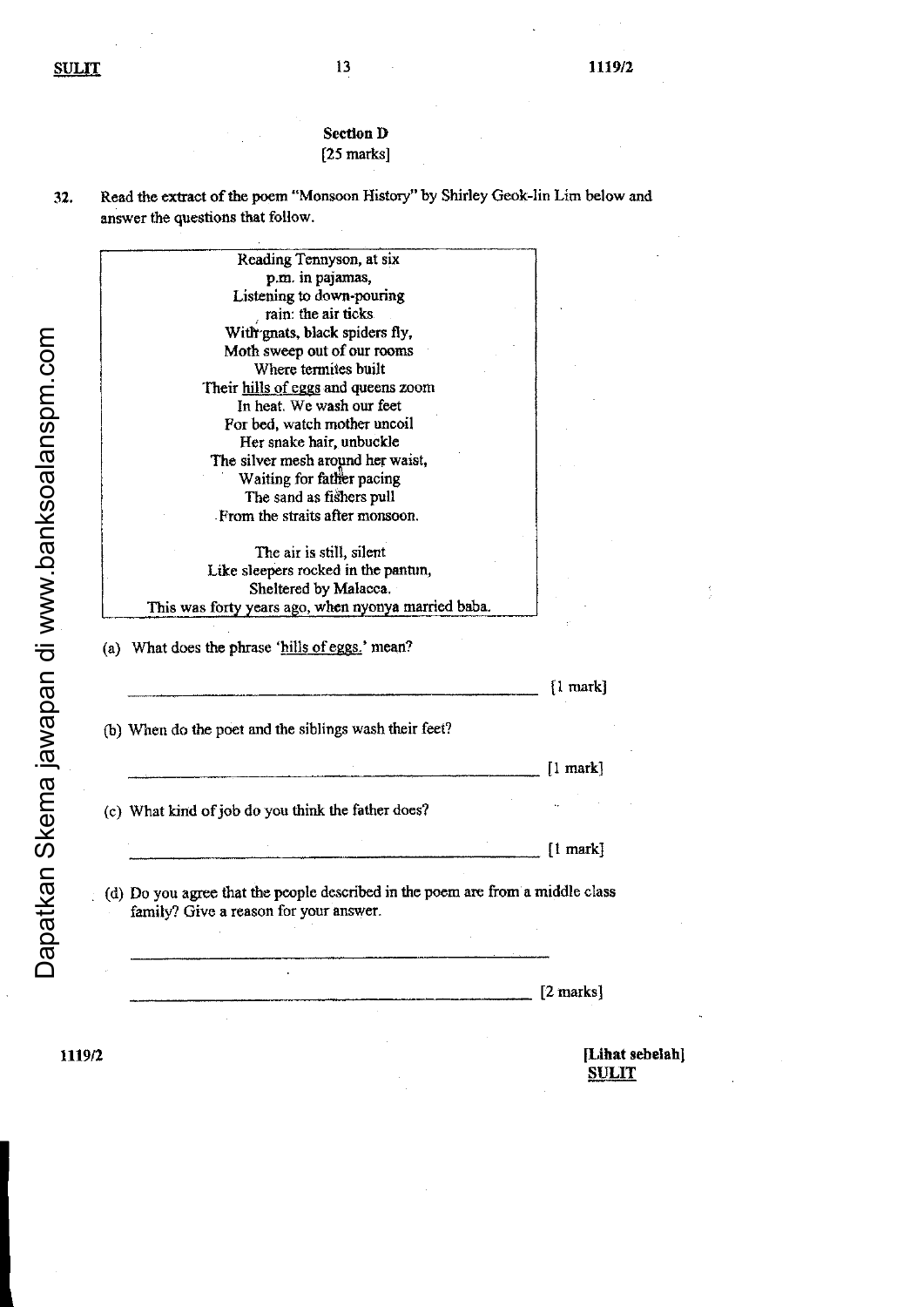Read the extract from the short story 'The Drover's Wife' below and answer the 33. questions that follow.

Alligator lies at full length on the floor, with his eyes turned towards the partition. She knows, by this, that the snake is there. There are large cracks in that wall, opening under the floor of the dwelling house.

She is not a coward, but recent events have shattered her nerves.

| (a) How does the drover's wife know that the snake is in the crack?                                            |                             |
|----------------------------------------------------------------------------------------------------------------|-----------------------------|
|                                                                                                                | $[1$ mark]                  |
| (b) Mention one characteristic of the dog based on the extract.                                                |                             |
|                                                                                                                | $\lfloor \ln \arck \rfloor$ |
|                                                                                                                |                             |
| (c) Describe one of the events that has shattered her nerves.                                                  | $[1$ mark]                  |
| (d) Do you feel sorry with the drover's wife for the life she has to endure? Give a<br>reason for your answer. |                             |

[Lihat sebelah] **SULIT**